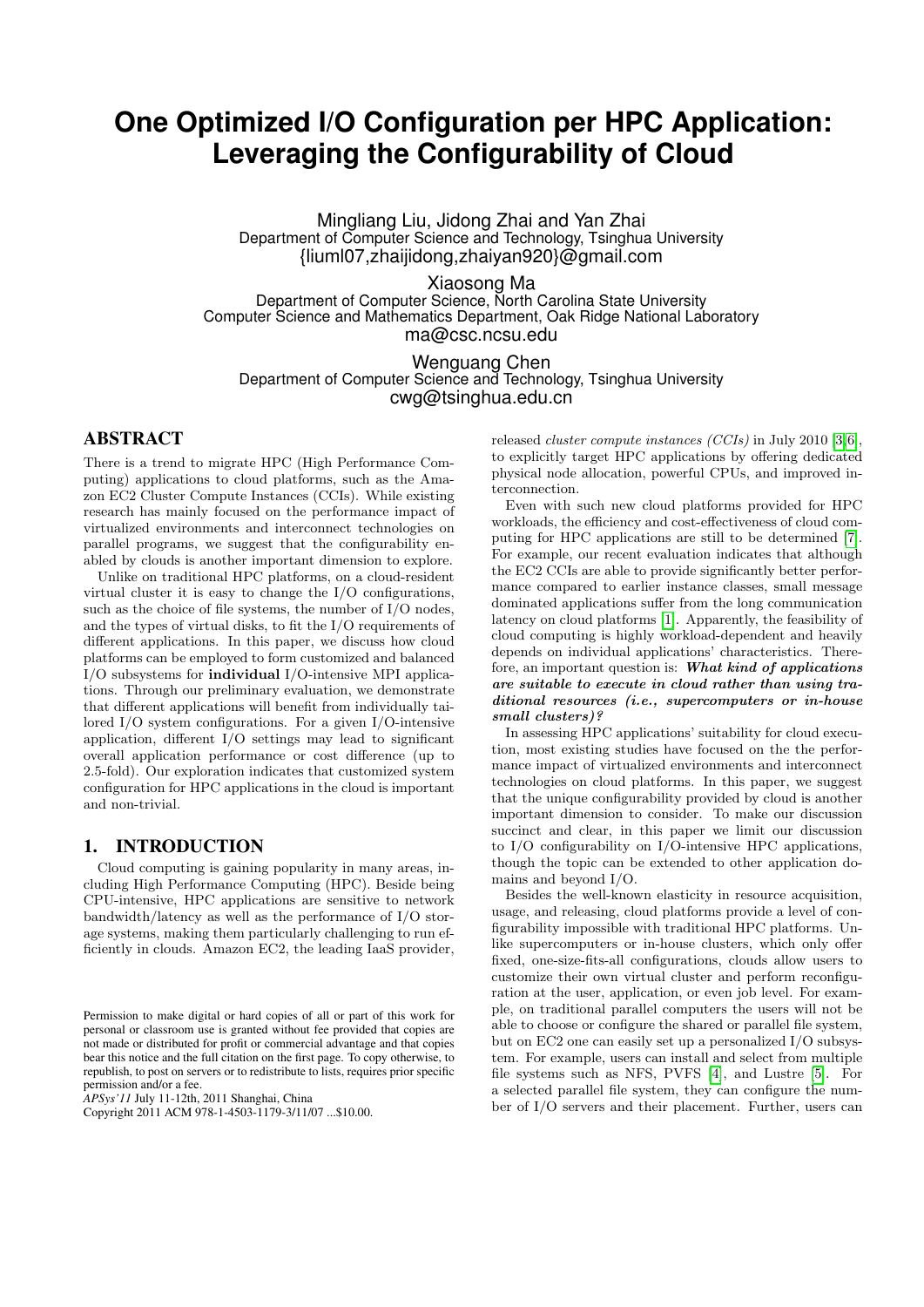choose from different types of low-level storage devices, the ephemeral disk and Elastic Block Store (EBS), or use a combination of them. Changes in configuration can typically be deployed quickly, with simple modifications made to scripts. Therefore, the cloud enables users to setup optimized I/O configurations for each application upon its execution, instead of configuring an I/O sub-system for all applications that may run in the system. Intuitively, the better configurability of cloud should give it competitive advantage against in-house clusters and supercomputers.

To demonstrate this, we perform a few experiments and conduct related analysis on Amazon EC2 CCIs to see how different I/O sub-system configurations could affect the performance of I/O-intensive MPI applications. We also use several micro-benchmarks to evaluate the cloud storage devices and different file systems, which help us understand the low level I/O behavior in cloud systems and prune the experimental space.

This work distinguishes itself from past investigations on HPC in the cloud in the following aspects:

- We identify the configurability enabled by cloud platforms as an important factor to consider, especially for I/O-intensive HPC applications.
- We conduct a qualitative discussion on the storage system configuration options on cloud platforms and their potential impact on HPC application performance as well as user experience.
- We evaluate two applications with different I/O configurations and observe large performance gaps between these configurations. The result suggests that perapplication optimization on cloud I/O configuration deserves further investigation.

The rest of the paper is organized as follows. Section 2 introduces the Amazon EC2 CCI storage system and evaluation of multiple storage options on it. Section 3 shows our preliminary result of two applications with different I/O sub-system configurations. Section 4 discusses related work and conclusion is given in Section 5.

# 2. STORAGE SYSTEM CUSTOMIZING OP-TIONS IN THE CLOUD

In this section, we discuss several key parameters and related issues in setting up customized storage sub-system on cloud-based virtual clusters.

## 2.1 File System Selection

A parallel or shared file system is indispensable for parallel program execution, which provides a unified persistent storage space to facilitate application launching, input and output file accesses, and parallel I/O support. Typically, supercomputers or large clusters are equipped with parallel file systems such as Lustre [\[5\]](#page-4-5), GPFS [\[11\]](#page-4-6), and PVFS [\[4\]](#page-4-4), while smaller clusters tend to choose shared/distributed file systems such as NFS. However, end users seldom have the option of choosing or configuring file systems on traditional HPC facilities. One outstanding advantage of cloud HPC execution is that users can choose a parallel or shared file system based on individual applications' demands, and can switch between different selections quite easily and quickly.

In choosing an appropriate file system, users need to consider their applications' I/O intensity and access pattern. For example, a simple NFS installation may suffice if the application has little I/O demand, or a low I/O concurrency (seen in parallel codes where one process aggregates and writes all output data, a rather common behavior in simulations). In contrast, applications that write large, shared files usually benefit from parallel file systems, especially those heavily optimized for MPI-IO operations. Especially, parallel file systems will allow users to scale up the aggregate I/O throughput by adding more I/O servers, while the single NFS server may easily become a bottleneck under heavy I/O loads. Depending on the variability among per-file access patterns, users may elect to use file systems that give extra flexibility in performance optimization, such as the per-file striping setting allowed by PVFS.

In our preliminary evaluation presented in Section [3,](#page-2-0) we demonstrate the performance difference of an I/O intensive parallel program running on NFS and PVFS, two popular file systems on clusters. Due to the space limit, we confine our discussion here to these two file systems. However, we believe that the potential to gain performance and/or cost benefits via storage option tuning apply to other file system choices as well.

## 2.2 Storage Device Selection

Another important storage parameter is the type of underlying storage devices. Cloud platforms typically provide multiple storage choices, with different levels of abstraction and access interfaces. For example, with EC2 CCIs, each instance can access three forms of storage: (1) the local block storage ("ephemeral") with 1690GB capacity, where user data are not saved once the instances are released, (2) off-instance Elastic Block Store (EBS), where volumes can be attached to an EC2 instance as block storage devices, whose content persist across computation sessions, and (3) Simple Storage Service (S3), Amazon's key-value based object storage, accessed through a web services interface.

For HPC applications, the ephemeral and EBS are more apparent choices as storage devices, as they do not require modifications to applications. S3, on the other hand, is designed more for Internet or database applications and lacks general file system interfaces needed in HPC programs.

Beside data consistency, the ephemeral and EBS devices possess different performance characteristics and usage constraints. One instance can only mount up to two ephemeral disks, while the number of EBS disks attached to it can be almost unlimited. In our preliminary benchmarking, we found the performance gap between the EBS and ephemeral disks small, especially for writes (the major I/O operation in numerical parallel programs), as to be demonstrated in Figure [1.](#page-2-1) However, we observed that the ephemeral disk has better availability and lower performance variance. This may be the result of different disk affinity and different virtualization techniques. Finally, the ephemeral disks are free, while EBS disks are charged by the storage capacity consumed.

Therefore, the choice between these two storage devices again depends on the needs of individual applications or users. For instance, production runs that generate results to be migrated to and visualized on users' local platforms may get the best benefit from using ephemeral disks, as persistent storage is not needed. On the other hand, repeated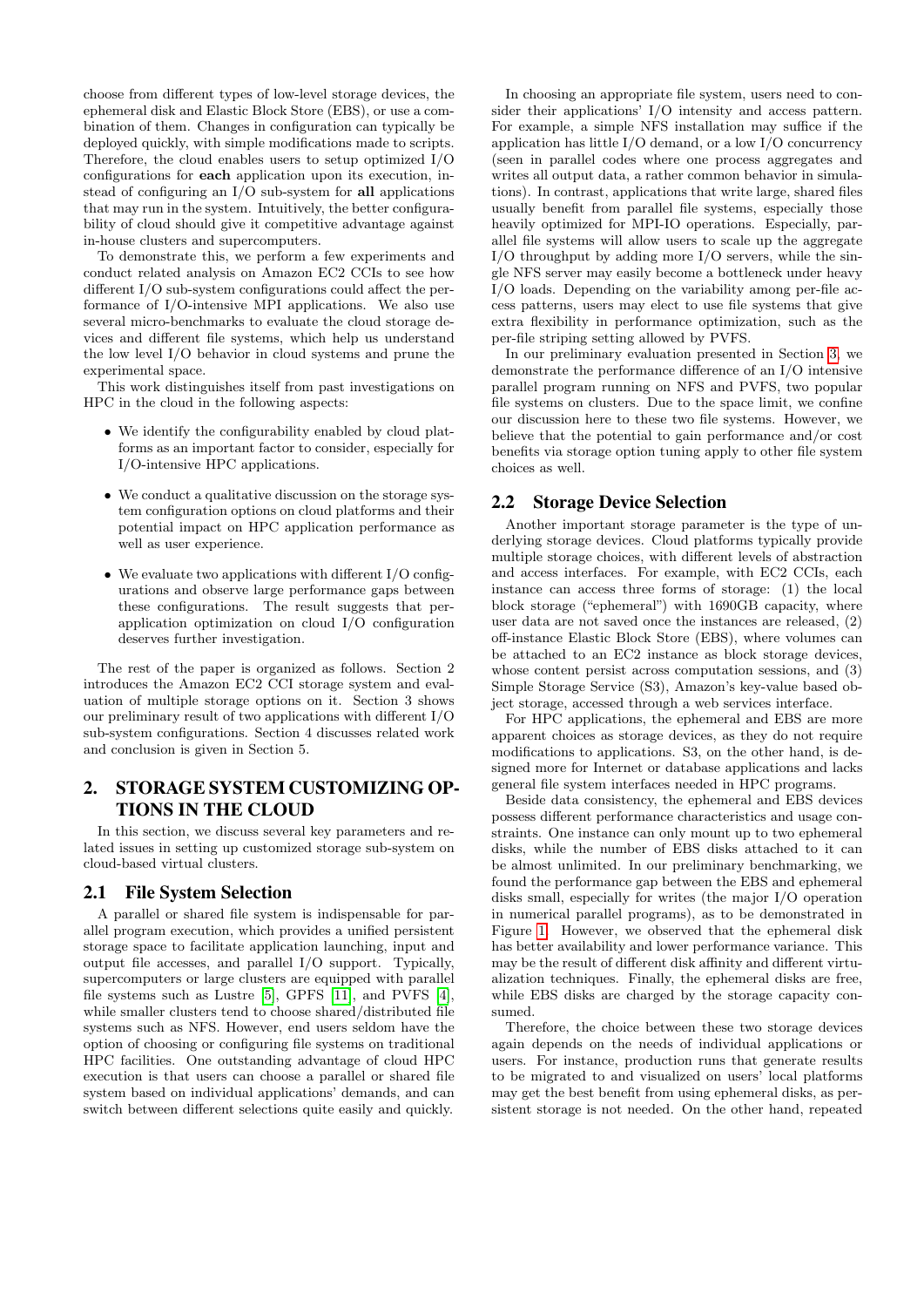processing of the same dataset (such as sequence database searches) will benefit from using the EBS. As another example, bandwidth-thirsty applications relying on parallel I/O with file striping may suffer from the load imbalance introduced by the high performance variability of EBS disks.

#### 2.3 File System Internal Parameters



<span id="page-2-1"></span>Figure 1: NFS write bandwidth, measured with IOR

For NFS, one sample internal parameter is the choice of write modes: *sync* vs. *async*. Figure [1](#page-2-1) shows the results from running IOR [\[12\]](#page-4-7), a parallel I/O benchmark, with these two modes. We measured the NFS write bandwidth, using two client instances, each running 8 IOR processes. The 16 processes write a shared file collectively, each dumping a contiguous partition (block). The block size is varied from 16MB to 4GB. As shown in Figure [1,](#page-2-1) with small data blocks, the async mode is able to offer a significant performance advantage, due to the buffering effect at server side. It will be a sound choice for applications that output a moderate amount of data and do not require that such data are flushed to secondary storage, such as periodic checkpoints (whose loss can be compensated by re-executing a certain number of computation timesteps in most numerical simulations). We use the async mode for NFS server by default in the following experiments.



<span id="page-2-2"></span>Figure 2: NFS write bandwidth with EBS disks combining into a software RAID0

On cloud platforms, a user can have tremendous flexibility in scaling up the aggregate I/O capacity and bandwidth,

according to the I/O demands of their applications. For parallel file systems, this can be done by increasing the number of I/O servers, while the NFS could not scale because of the single server bottleneck. For all file systems, we can also improve each I/O server's capability by increasing the number of disks attached to it. One simple way of doing this is to combine multiple disks into a software RAID0 partition. However, one may not obtain expected scaling effect when adding (and paying for) more disks to an I/O server. Figure [2](#page-2-2) illustrates this with another set of IOR collective write experiments, where we fixed the size of data block per process (2GB) and varied the number of processes. We evaluated different numbers (1, 2, 4, 8) of EBS disks forming a single RAID0 partition on the NFS server, and found that the system hits its peak bandwidth when only two disks are mounted. There are many possible reasons for this, such as the virtualized layer between storage volumes and multiple users, the network connection between the physical node and the physical storage devices, and the performance variance of EBS devices. In our future work we plan to investigate the disk scaling problem, as a part of automatic cloud storage configuration.

In addition, each file system has many parameters (such as striping factor, unit size, metadata server placement and disk synchronization), most of which can be configured the same way on both the cloud and the in-house cluster platforms. However, there are exceptions due to the difference in usage model brought by the virtualized cluster environment on clouds. For example, the compute resource of an I/O server is not fully utilized if the I/O server process occupies an 8-core virtual machine. Unlike on a static cluster, where an I/O server is possibly shared among multiple applications and/or users, a cloud-based virtual cluster is typically used for a dedicated run. Therefore, it is an interesting problem to explore the I/O server and metadata server placement on cloud instances, to achieve better resource utilization and overall cost-effectiveness. In Section [3](#page-2-0) we will report empirical results with sample placement settings.

# <span id="page-2-0"></span>3. PRELIMINARY APPLICATIONS RESULTS

#### 3.1 Platform Description

Our tests use the new HPC-oriented Amazon EC2 Cluster Compute Instances (CCIs) available since July 2010. Each CCI has 2 quad-core Intel Xeon X5570 "Nehalem" processors, with 23GB of memory. Each instance is allocated to users in a dedicated manner, unlike those in most other EC2 instance classes [\[3\]](#page-4-0). The CCIs are interconnected with 10 Gigabit Ethernet. Due to the unstable availability of EBS storage that we recently encountered, all our experiments in this section use the ephemeral disks.

Regarding software settings, we use the Cluster Instances Amazon Linux AMI 2011.02.1 associated with CCIs, the Intel compiler 11.1.072 and Intel MPI 4.0.1. The default compiler optimization level is −O3.

#### 3.2 Selected HPC Applications

Our experiments evaluated two parallel applications. BTIO is the I/O-enabled version of the BT benchmark in NPB suite [\[13\]](#page-4-8). The program solves Navier-Stokes equations in three spatial dimensions, which are discretized, unsteady and compressible. Each of the processor will be in charge of multiple Cartesian subsets of entire data set. The I/O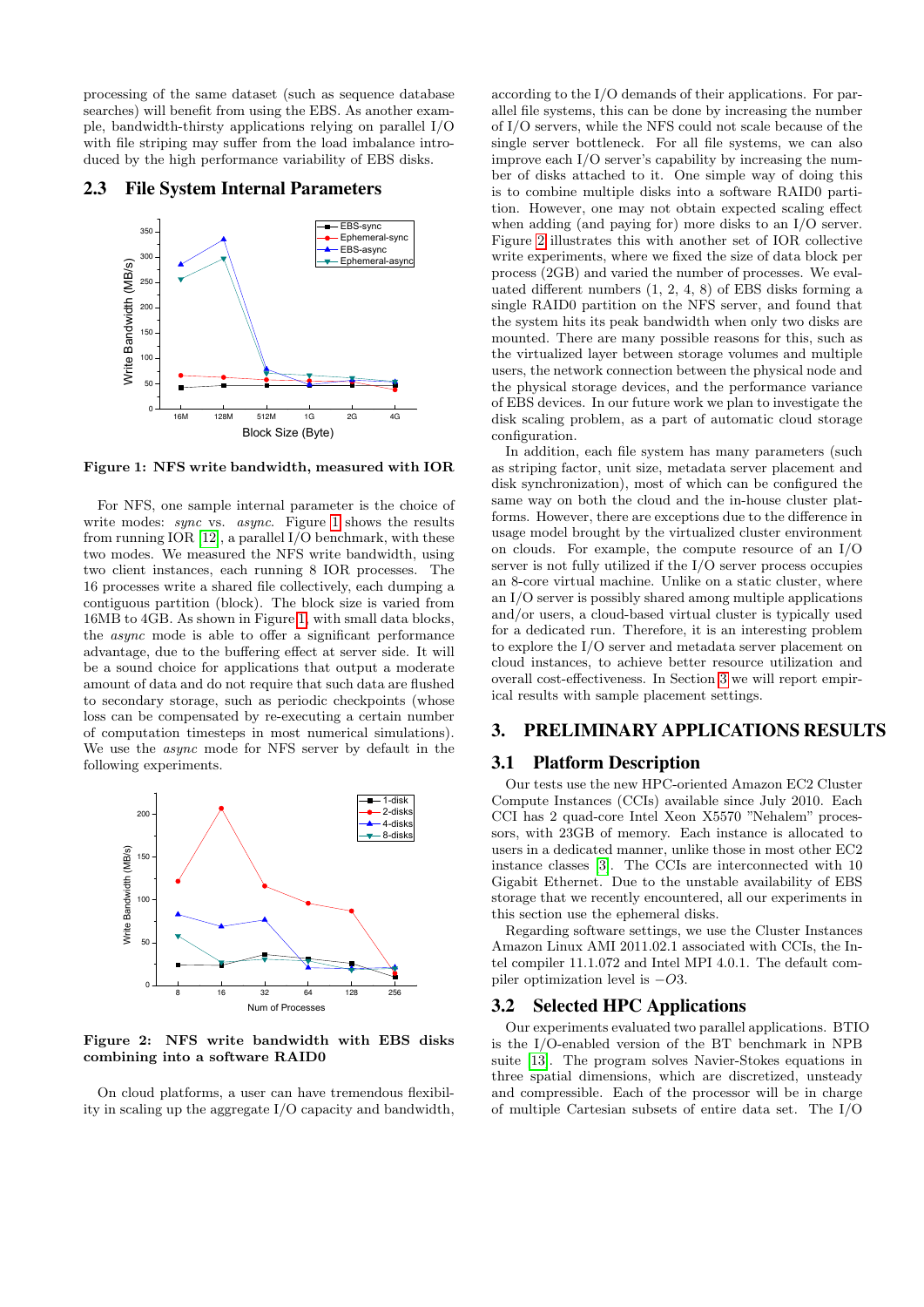strategy employs collective buffering and writing via MPI-IO interface, to avoid heavy fragmentation caused by writing per-process output files. The default I/O frequency is used, appending to the shared output file every 5 computation time steps, resulting in an output file sized around 6.4GB. The BT problem size was class C for all the tests, built with FULL subtype. POP is an ocean circulation model which solves the three-dimension primitive equations for fluid motions on the sphere [\[9\]](#page-4-9) and exhibits a read-once-write-many I/O pattern. It reads a setup file at the initialization phase and performs write operation in native Fortran I/O interface at each period time step. We used the POP grid dimensions of 320x384x20 and the total output size is about 6GB, aggregated and written by process 0.

#### 3.3 BTIO Results

In this section, we present the performance and total computation cost of running BTIO on EC2 CCIs, using NFS (async mode) and PVFS respectively. For each storage option, we also present the performance difference between two I/O server placement modes: I/O servers occupy separate compute instances under the dedicated mode, and co-reside instances with compute processes under the part-time mode.



<span id="page-3-0"></span>Figure 3: BTIO total execution time

Figure [3](#page-3-0) shows the total execution time of BTIO under different file system configurations. There are up to 4 I/O servers, each mounting two ephemeral disks with software RAID0. For PVFS, one of the I/O servers acts as the metadata server. From the results, we can see that for BTIO, PVFS beats NFS in all test cases. For example, there is an up to 60% performance improvement from using NFS (with one dedicated server) to using PVFS (with 4 dedicated servers). The performance gain is more likely due to the collective MPI-IO optimizations contained in the PVFS design, as even with just one I/O servers, PVFS significantly outperforms NFS. Also, the NFS performance appears to have a much higher variance compared to that of PVFS. Interestingly, NFS performs better when the I/O server runs in the part-time mode, which can be partly attributed to the enhanced data locality and reduced network contention. However, we doubt that this factor alone causes the large performance difference observed and are carrying out more detailed investigation.

Judging by the I/O bandwidth measured from BTIO, PVFS performance scales well with increased number of I/O servers (results not plotted due to space limit). However, the scalability does not reflect well in Figure [3,](#page-3-0) the overall performance chart. This is due to the total portion of execution time devoted to I/O. For this strong-scaling experiment we expect to see that I/O gains more weight in the execution time, but the computation component of BT does not scale well on Amazon EC2, due to the unsatisfactory interconnection. Therefore as the number of processes increases, the total percentage of time spent on I/O is maintained at around 10%.



<span id="page-3-1"></span>Figure 4: The total cost of BTIO executions

A related issue is the total cost of execution, when we factor in the total number of instances needed. Figure [4](#page-3-1) shows the cost comparison derived from the BTIO results, using the Amazon charging rate of \$1.6 per instance per hour. Here we can see the appeal of using part-time I/O servers. In addition, at a small execution scale, NFS with one part-time server actually appears to be the most costeffective option.

## 3.4 POP Results

We run POP with similar I/O configurations (Figure [5\)](#page-4-10). Unlike with BTIO, here NFS (async mode at server side) outperforms PVFS across all configurations. There are several possible reasons. First, POP has process 0 carry out all I/O tasks, making the parallel I/O support that PVFS was designed for less useful and the network communication more bottleneck-prone in I/O. Second, POP does I/O via POSIX interfaces, which is not optimized in PVFS. Due to its heavy communication with small messages, POP does not scale on EC2, as can be seen from Figure [5.](#page-4-10) However, its I/O behavior is still representative in parallel applications.

#### 4. RELATED WORK

Recently, there have been a series of research efforts focusing on the performance of using public clouds for high performance computing. Most of previous work are focusing on computation and communication behavior running on clouds. Very little work has investigated I/O and storage issues in virtualized or cloud environments. Some of them focused on long-term storage or inter-job or inter-task data flow. For example, Juve et al. studied the performance and cost of different storage options for scientific workflows running on Amazon EC2 [\[8\]](#page-4-11). Palankar et al. assessed the feasibility of using Amazon S3 for scientific grid computing [\[10\]](#page-4-12). Abe et al. constructed pWalrus, which provides